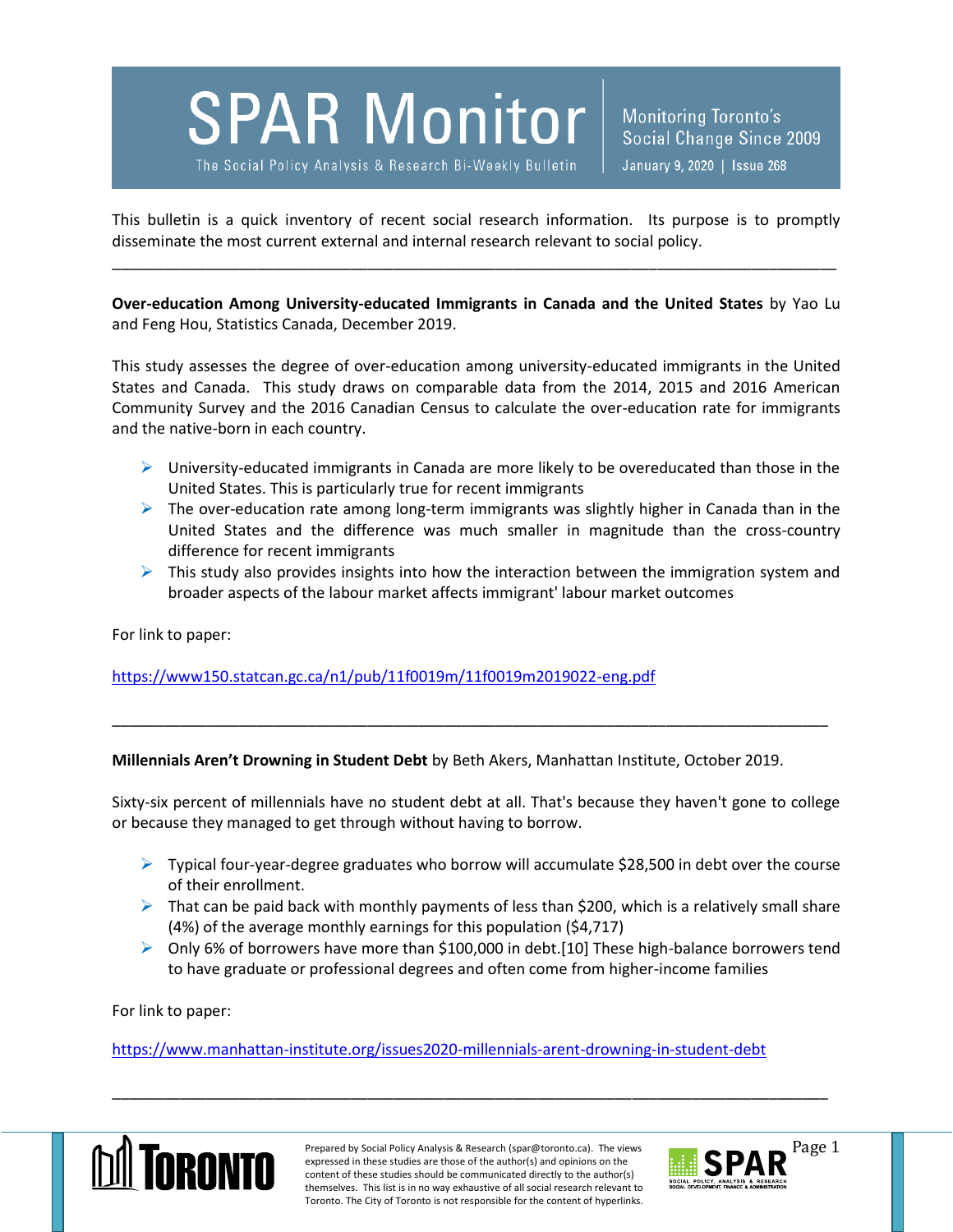**Child Poverty by Federal Riding: The Work Ahead for Canada's Next Parliament** by Family Service Toronto, October 2019.

This update shows that while is an important trend downwards in the rate of child poverty across the country since 2015, a significant number of children remain in poverty in every federal riding across Canada.

- $\triangleright$  First Nation children experience the highest level of poverty with 53% living in poverty in First Nations communities on reserve and 41% living in poverty in all other communities.
- $\triangleright$  This is compared to 35% recent immigrant children and 12% of non racialized, non-Indigenous children living in poverty throughout Canada
- From 2015 to 2017, almost 134,000 children were lifted out of poverty, a decline of 9%. Over this period, the national child poverty rate has been reduced from 20.9% in 2015 to 18.7% in 2017
- $\triangleright$  Cross-referencing riding by riding census data with T1FF after-tax low-income data shows the ridings with the highest rates of child poverty are also home to the largest proportion of Indigenous people, recent immigrants, racialized people and lone-parent families

For link to paper:

<https://campaign2000.ca/wp-content/uploads/2019/10/Child-povertyRiding-by-riding-1.pdf>

**The Working Poor in the Toronto Region: A closer look at the increasing numbers** by John Stapleton, Metcalf Foundation, November 2019.

\_\_\_\_\_\_\_\_\_\_\_\_\_\_\_\_\_\_\_\_\_\_\_\_\_\_\_\_\_\_\_\_\_\_\_\_\_\_\_\_\_\_\_\_\_\_\_\_\_\_\_\_\_\_\_\_\_\_\_\_\_\_\_\_\_\_\_\_\_\_\_\_\_\_\_\_\_\_\_\_\_\_\_\_\_

\_\_\_\_\_\_\_\_\_\_\_\_\_\_\_\_\_\_\_\_\_\_\_\_\_\_\_\_\_\_\_\_\_\_\_\_\_\_\_\_\_\_\_\_\_\_\_\_\_\_\_\_\_\_\_\_\_\_\_\_\_\_\_\_\_\_\_\_\_\_\_\_\_\_\_\_\_\_\_\_\_\_\_\_\_

This report identifies areas in the Toronto region that have a high concentration of working poverty and describes general trends within the Toronto CMA and City of Toronto. We use disaggregated data from the 2016 census to explore how gender, age, education, racialization, and immigration status can help us understand potential underlying causes of working poverty.

- In 2016, 7% of Toronto Metropolitan Area (CMA)'s working-age population were in the working poor category. Another 8% were poor but not working. This would include social assistance recipients and those with other forms of modest income
- From 2006 to 2016, working poverty expanded northward and increased markedly in the outer suburbs. This growth may be in response to rising property values, long waiting-lists for subsidized housing, and higher private market rents in the inner city
- $\triangleright$  More than half of the Toronto CMA's working poor live in the City of Toronto (58%). In other words, the City of Toronto continues to have more working poor than the outer suburbs
- $\triangleright$  In most parts of the country the working poor account for over 40% of those living in poverty

\_\_\_\_\_\_\_\_\_\_\_\_\_\_\_\_\_\_\_\_\_\_\_\_\_\_\_\_\_\_\_\_\_\_\_\_\_\_\_\_\_\_\_\_\_\_\_\_\_\_\_\_\_\_\_\_\_\_\_\_\_\_\_\_\_\_\_\_\_\_\_\_\_\_\_\_\_\_\_\_\_\_\_\_

For link to paper:

<https://metcalffoundation.com/site/uploads/2019/11/Working-Poor-2019-NEW.pdf>